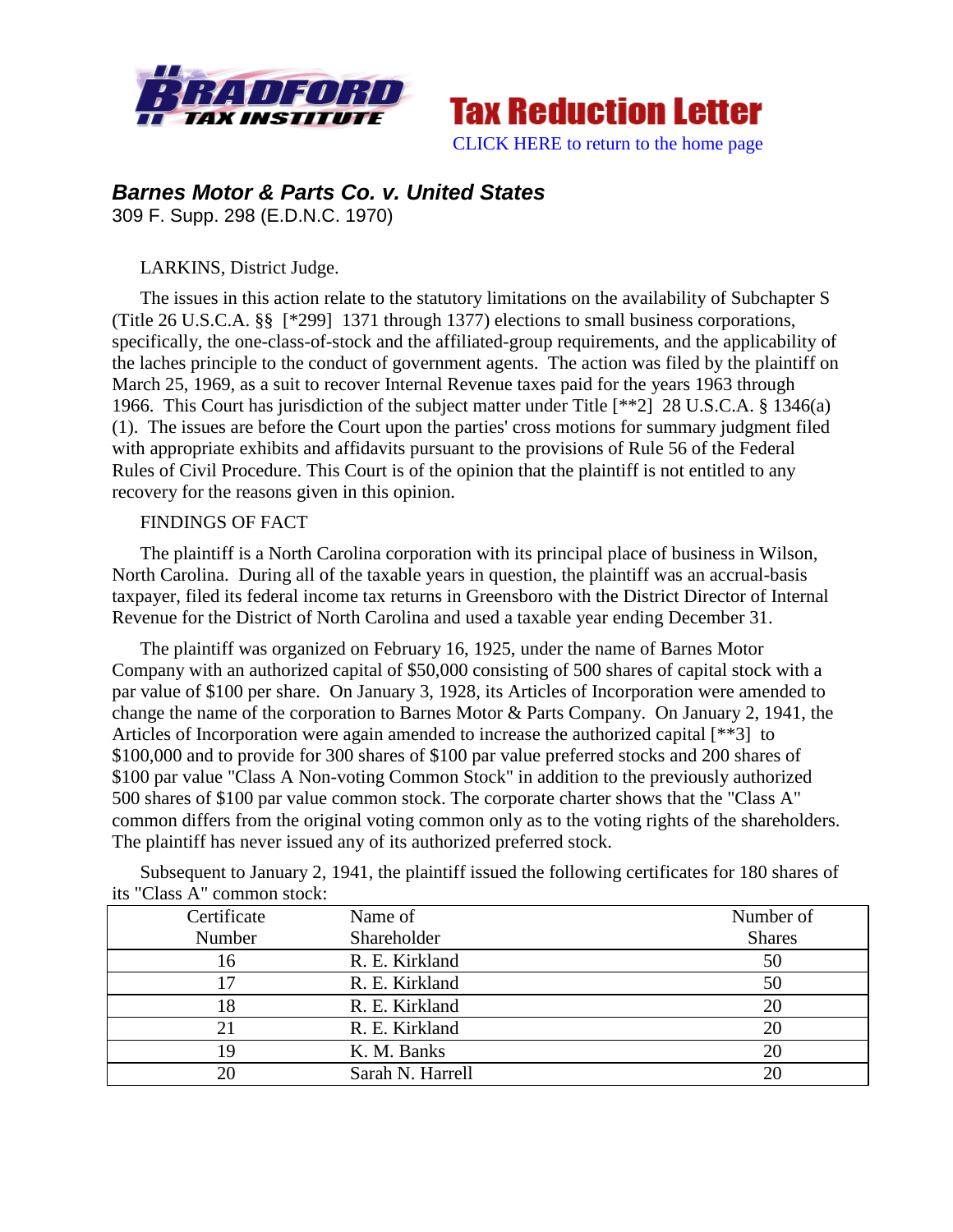The certificates evidencing the shares came from the plaintiff's regular common stock book and differed from the voting common stock certificates in that the words "Class A" were written in ink on the faces of the certificates. On September 18, 1944, K. M. Banks sold his 20 shares to R. E. Kirkland. A new certificate issued upon the transfer of these 20 shares came from the plaintiff's common stock [\*\*4] book and had the words "Class A" written on the certificate in ink.

The plaintiff alleges that since the transfer of Banks' shares to R. E. Kirkland in 1944, all 180 shares of the "Class A" stock have been treated as voting common stock for all purposes. The six certificates originally having the words "Class A" written on their faces have been cancelled, the first on December 16, 1952, two more in January, 1953, and [\*300] the remaining three on October 28, 1964, and the stock certificates issued in their places were the plaintiff's regular common stock certificates without the "Class A" designations. It is the plaintiff's contention that even if shares of the "Class A" non-voting common stock were ever validly issued, such shares were converted to voting common stock in 1944 or shortly thereafter.

In 1955, Barnes Motor & Parts Company of Raleigh, Inc. (the Raleigh Corporation) was organized as a subsidiary of the plaintiff to carry on the activities formerly carried on by the Raleigh branch of the plaintiff. Upon the organization of the Raleigh Corporation, its manager purchased 12 1/2% of the stock, and the remaining 87 1/2% was purchased by the plaintiff. The plaintiff [\*\*5] owned 87 1/2% of the Raleigh Corporation from July 1, 1955, until December 31, 1959. On that date the plaintiff acquired the remaining 12 1/2% of the outstanding stock. It held 100% of the stock from December 31, 1959, until September 29, 1961, at which time it transferred 60% of the outstanding stock in the Raleigh Corporation to its stockholders. It transferred the remaining 40% of the stock to that corporation's new manager on or about June 25, 1962. Therefore, since June 25, 1962, the stockholders of the plaintiff have owned 60% of the outstanding stock of the Raleigh Corporation and its manager has owned the remaining 40%.

Following the enactment of the Small Business Corporations Act in 1958, the plaintiff decided to file an election under Subchapter S of the Internal Revenue Code. Prior to filing such an election, the plaintiff and its stockholders conferred with their accountant, who advised them that the plaintiff could properly make the Subchapter S election. The plaintiff then made a timely election to be treated as a small business corporation beginning with the taxable year 1958.

On or about February 18, 1963, R. E. Kirkland, one of the plaintiff's stockholders, [\*\*6] died. Thereafter, on or about March 18, 1963, within the time prescribed by the Federal Tax Regulations, the executor of the estate of R. E. Kirkland filed with the office of the District Director of Internal Revenue in Greensboro a "Statement of Consent to Election by New Shareholders," whereby he consented to the corporation's election to be treated as a small business corporation. The remaining stockholders did not file a consent to the election in 1963 because they believed that the election made by the plaintiff for 1958 and subsequent years, to which they had already consented, constituted a valid and proper election and that no further action was necessary.

In 1964, the plaintiff organized another subsidiary corporation, Barnes Motor & Parts Company of Smithfield, Inc. (the Smithfield Corporation). Upon incorporation, the manager of the new subsidiary purchased 100 shares of stock, and the plaintiff purchased 350 shares. The manager's employment was terminated after about 1 1/2 years, and, at this point, it was determined that the Smithfield Corporation should be liquidated as of the end of the calendar year 1965. Therefore, pursuant to a plan of liquidation, the plaintiff [\*\*7] purchased the manager's stock on October 6, 1965. The assets of the Smithfield Corporation were transferred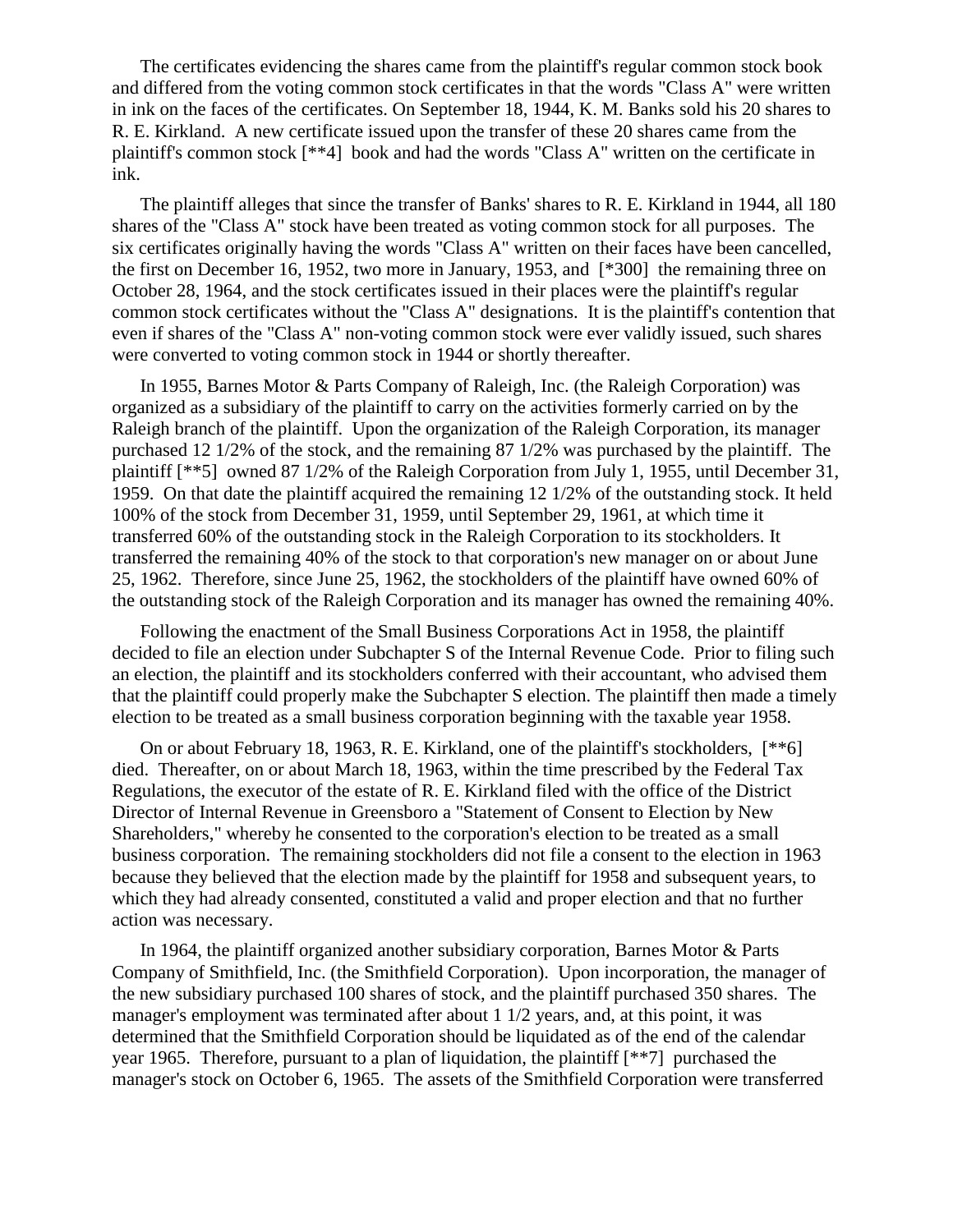to the plaintiff, and Articles of Dissolution of the Smithfield Corporation were filed as of December 31, 1965.

The plaintiff has filed an information return, Form 1120-S, each year since 1958, and the returns have been accepted by the Internal Revenue Service until an audit in 1967. The stockholders reported their respective pro rata portions of the taxable income of the plaintiff on their individual federal income tax returns for each of the years after 1958 and paid the appropriate income tax thereon.

After examining the plaintiff's federal income tax returns for the taxable years ended December 31, 1963, December 31, 1964, December 31, 1965, and December [\*301] 31, 1966, the Commissioner of Internal Revenue determined that the plaintiff's election in 1958 to be treated as a small business corporation under Subchapter S had not been a valid election because of the plaintiff's failure to meet the statutory requirements and that consequently the plaintiff was not entitled to be treated as a small business corporation for any of the taxable years under examination. Therefore, [\*\*8] on or about April 12, 1968, deficiencies were assessed against the plaintiff in the following amounts:

| Year | Income Tax  | Interest    | Total        |
|------|-------------|-------------|--------------|
| 1963 | \$20,076.84 | \$4,910.85  | \$24,987.69  |
| 1964 | 17,663.50   | 3,260.73    | 20,924.23    |
| 1965 | 26,814.03   | 3,341.10    | 30,155.13    |
| 1966 | 26,850.26   | 1,734.60    | 28,584.86    |
|      |             |             |              |
|      | \$91,404.63 | \$13,247.28 | \$104,651.91 |

The plaintiff paid the assessed deficiencies and the interest on or about April 22, 1968, and, on or about August 12, 1968, within two years after payment of the assessments, filed a timely claim for refund of the amounts paid. On November 27, 1968, the Commissioner of Internal Revenue notified the plaintiff that all of the claim for refund had been disallowed in full. As a result of the Commissioner's denial of the claim for a refund, this action was brought to recover the deficiencies and interest paid in April 1968.

## CONCLUSIONS OF LAW

Subchapter S of the Internal Revenue Code (26 U.S.C.A. §§ 1371 through 1377) was passed by Congress in 1958 to enable individuals operating a small business to minimize the importance of tax considerations in choosing a form of business organization. The statute does this by permitting certain [\*\*9] small corporations to avoid the corporate tax and elect to "pass through" their earnings or net operating losses to shareholders, who in turn report the earnings or losses on their individual returns.

To prevent complexities in attributing the corporate distributions to the various shareholders, Congress placed several limitations on the electing small business corporations, one of which is that a Subchapter S corporation must have only one class of stock. <sup>1</sup> This requirement was inserted in the statute because holders of preferred stock have certain preferences in distribution rights over holders of common stock, voting stock is worth more than non-voting stock, and the government, if forced to account for these value differences, would have a difficult time in allocating the proper proportion of earnings or losses to each individual shareholder. The Commissioner, adopting this reasoning in promulgating his Federal Tax Regulations, declared that treasury or unissued stock of a separate class would not disqualify a corporation but that the existence of outstanding shares not identical with respect to a number of rights, including voting rights, would prevent a corporation [\*302] [\*\*10] from being entitled to Subchapter S status. 2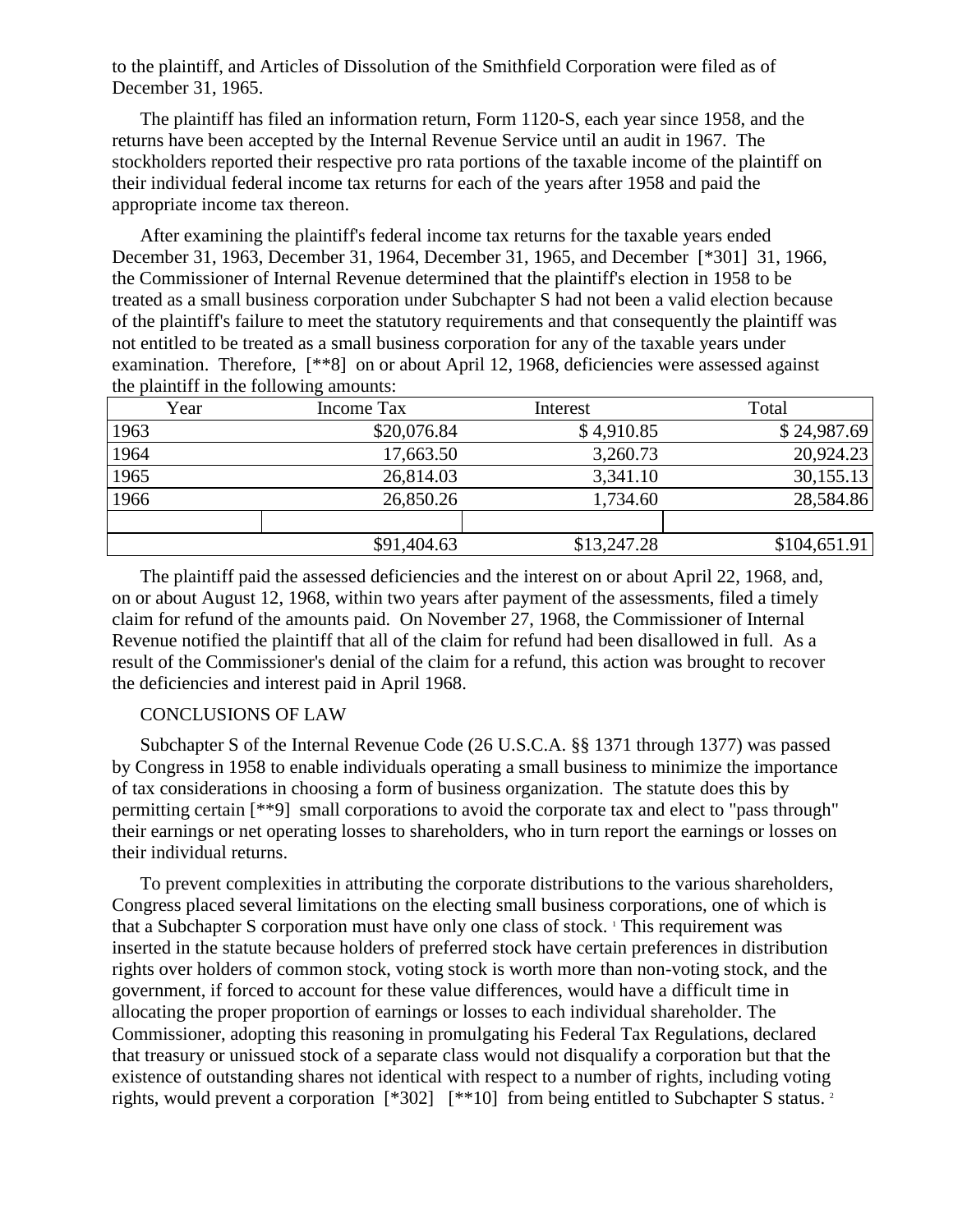### 1 Title 26 U.S.C.A. § 1371(a) states:

 \* \* \* the term "small business corporation" means a domestic corporation which is not a member of an affiliated group (as defined in section 1504) and which does not -

(1) have more than 10 shareholders;

(2) have as a shareholder a person (other than an estate) who is not an individual;

(3) have a nonresident alien as a shareholder; and

(4) have more than one class of stock.

2 The Federal Tax Regulations § 1.1371-1(g) states:

 A corporation having more than one class of stock does not qualify as a small business corporation. In determining whether a corporation has more than one class of stock, only stock which is issued and outstanding is considered. Therefore, treasury stock and unissued stock of a different class than that held by the shareholders will not disqualify a corporation under section 1371(a) (4). If the outstanding shares of stock of the corporation are not identical with respect to the rights and interest which they convey in the control, profits, and assets of the corporation, then the corporation is considered to have more than one class of stock. Thus, a difference as to voting rights, dividend rights, or liquidation preferences of outstanding stock will disqualify a corporation. \*\*\*

[\*\*11] The plaintiff's contention is that it had only one class of stock outstanding when it elected in 1958 to be taxed as a small business corporation under Subchapter S. The plaintiff points out that none of the authorized preferred stock was ever issued but does concede that the "Class A" non-voting common was issued in 1941 to give its Raleigh manager ownership of the corporation without any control. However, argues the plaintiff, in 1944 the "Class A" stock was transferred to the holders of the original common, and the record shows that since 1945 all outstanding shares of the "Class A" stock have been treated as voting common, that all of the shares did vote at all stockholders' meetings at which their owners were present in person or represented by proxy and that no distinction as to class was made in the corporate records after 1945. The plaintiff contends that even though some of the "Class A" certificates were still outstanding between 1958 and 1964, the certificates were not the thing owned but were only representative of the rights of the certificate-holders. Since the holders of these certificates actually had voting rights, then the "Class A" non-voting common should be [\*\*12] treated as identical to the regular voting common and therefore the corporation should be presumed to have only one class of stock for purposes of Subchapter S.

As additional argument, the plaintiff contends that the "Class A" stock is *de facto* voting common because the corporation replaced all "Class A" shares canceled after 1958 with regular certificates that did not have the "Class A" designation on their faces. Although there was no technical cancellation, this was obviously the intent of the corporation and the shareholders, and its informal action at the expense of technical accuracy should not deprive the plaintiff of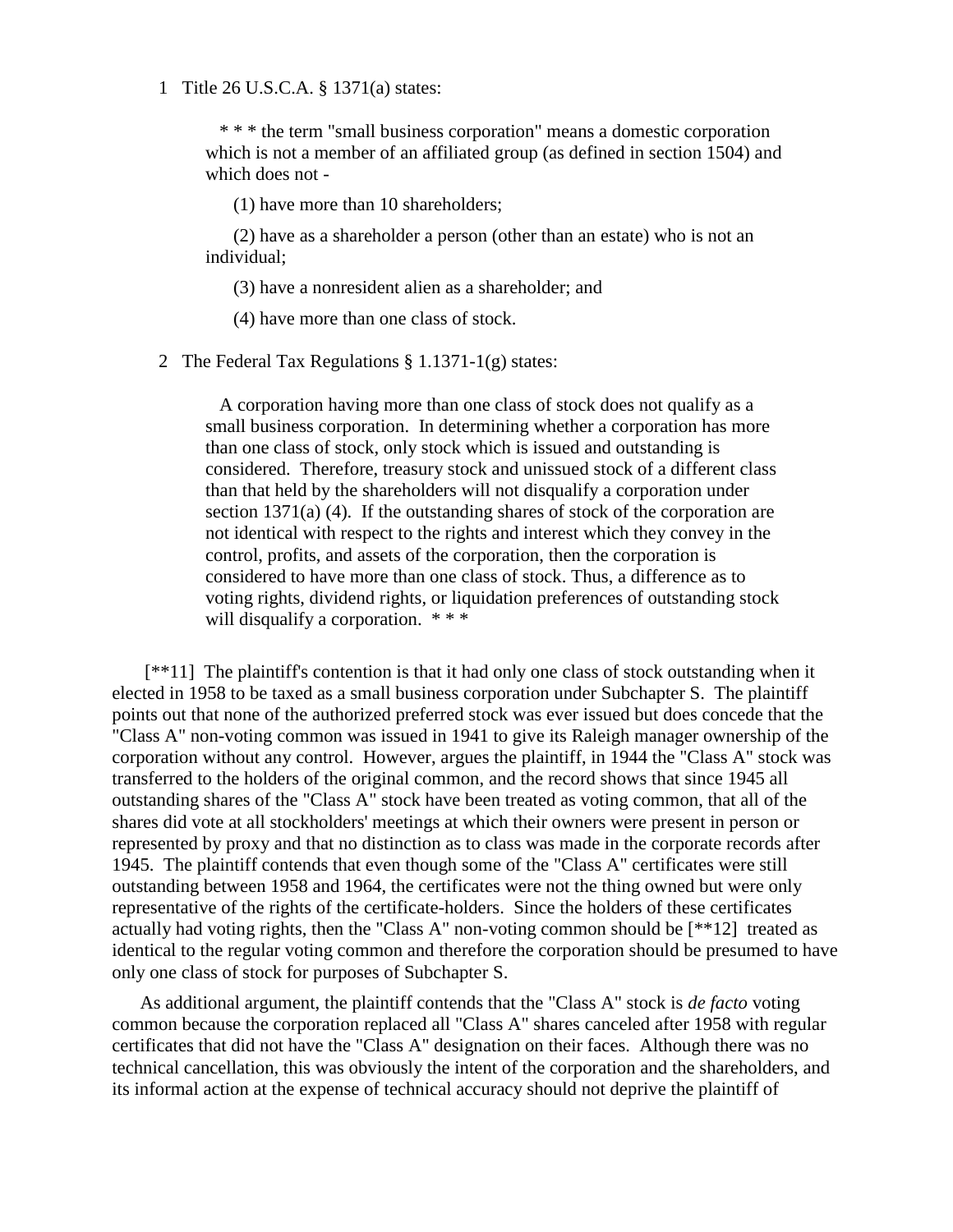Subchapter S status. The plaintiff also attacks the Commissioner's regulation, which defines a second class of stock as one which differs in voting rights, on the grounds that it is not related to limiting complexities of distribution, the original reason for the one-class-of-stock requirement.

Despite the persuasiveness of the plaintiff's substance-over-form argument, this Court feels impelled to conclude that the statute should be strictly construed and that the existence of the "Class A" stock should preclude the plaintiff from electing to be taxed under [\*\*13] Subchapter S. The plaintiff concedes that it did issue 180 shares of the "Class A" non-voting common stock in 1941 and that the last certificate representing those shares was not canceled until a corporate reorganization in 1967. Therefore, a second class of stock with a difference in voting rights did exist on the records at the time of the election in 1958. Although the statute itself does not define a second class of stock in terms of voting rights, the Treasury Regulation which does so is reinforced by the legislative history of the statute.<sup>3</sup> [\*303] Therefore, this Court must hold, simply on the basis of the language of the statute and the regulation, that the existence of an outstanding class of stock with a difference in voting rights will disqualify a corporation from being treated as a small business corporation under Subchapter S. Pollack v. Commissioner of Internal Revenue, 392 F.2d 409 (5th Cir., 1968).

3 The Senate Report states:

 The corporation may have only one class of stock outstanding. No class of stock may be preferred over another as to either dividends, distributions, or voting rights. S.Rep. No. 1622, 83d Cong., 2d Sess., p. 453 (3 U.S.C. Cong. & Adm. News 1954, pp. 4621, 5097).

[\*\*14] The Court must also take exception to the plaintiff's *de facto* argument, that it changed the "Class A" stock to voting common but simply failed to change the certificates. If the plaintiff's failure had been simply a bookkeeping omission, its case would be much stronger. Here, however, until the corporate reorganization in 1967, the corporate charter authorized the issuance of only 500 shares of voting common stock; and yet, as of 1946, there were 760 shares outstanding. An amendment to the charter authorizing cancellation of the non-voting "Class A" shares was not made until 1967. If this Court accepted the plaintiff's argument that the "Class A" shares were actually voting common, it would not only violate the designations on the certificates but also the specific language of the plaintiff's charter.

The plaintiff's contention that the "Class A" shares were actually voted after 1945 is not demonstrated by the record. The minutes of the stockholders' meetings do show the number of outstanding shares and list the "Class A" shares as part of the outstanding stock. However, there is no breakdown on how or whether the particular blocks of shares were voted because all matters [\*\*15] were apparently decided unanimously. To say that the "Class A" shares would have been considered voting shares in any dispute which may have arisen is mere speculation.

A second question raised by the contentions of the parties is whether the plaintiff fails to qualify for Subchapter S status because it was a member of an affiliated group. Section 1371(a) defines "affiliated group" in terms of the section 1504 definition which includes parentsubsidiary arrangements in which the parent owns 80% of the voting stock of the subsidiary.<sup>4</sup> Again, the apparent reasoning behind the affiliated-group requirement, like the one-class-ofstock requirement, is that Congress intended to limit the availability of Subchapter S to those corporations whose distributions to shareholders do not create difficult computations and who are conducting primarily a small and simple business operation.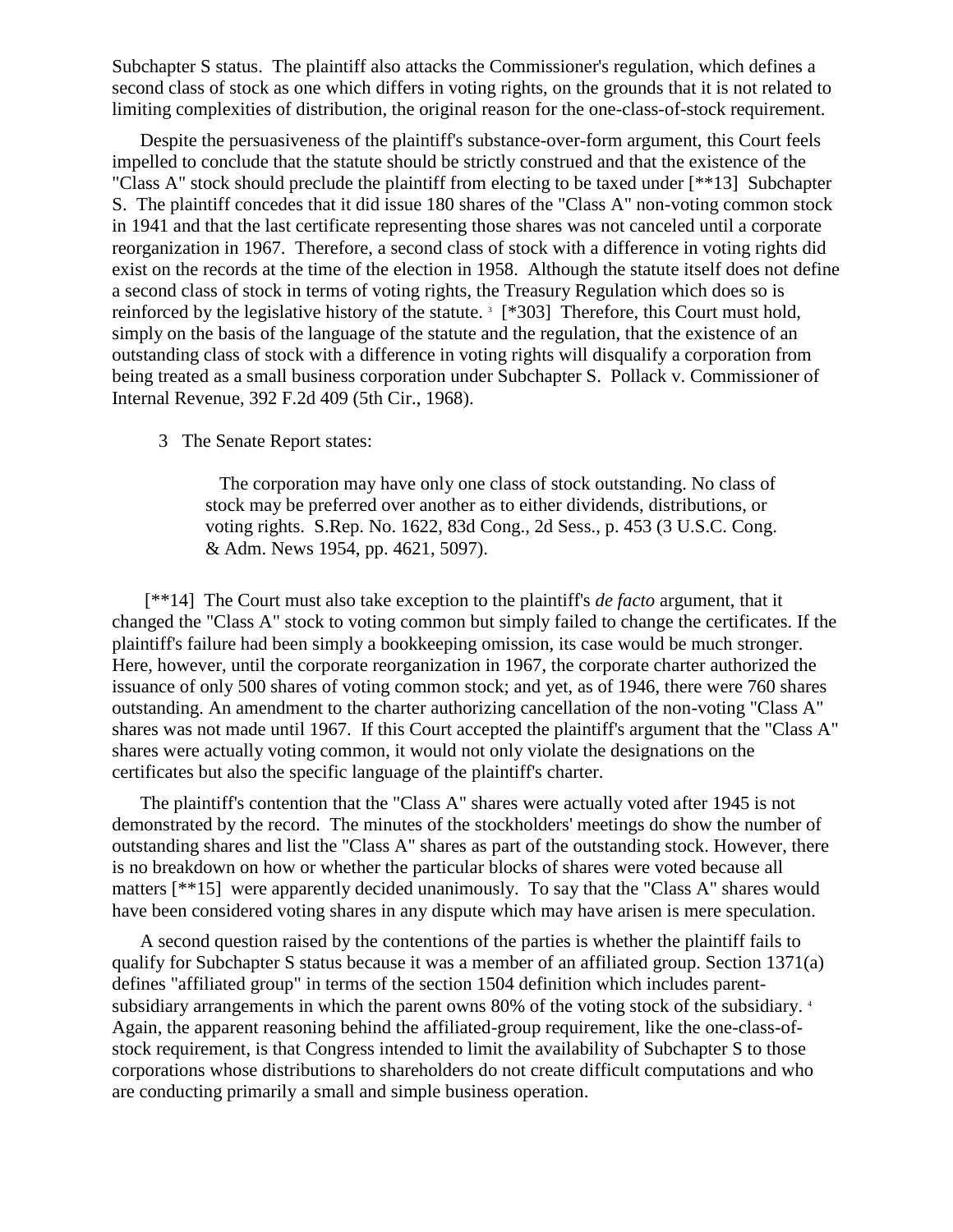#### 4 Title 26 U.S.C.A. § 1504 states:

 \* \* \* the term "affiliated group" means one or more chains of includible corporations connected through stock ownership with a common parent corporation which is an includible corporation if -

\* \* \*

(2) The common parent corporation owns directly stock possessing at least 80 percent of the voting power of all classes of stock and at least 80 percent of each class of the nonvoting stock of at least one of the other includible corporations. \* \* \*

[\*\*16] The plaintiff's ownership of 87 1/2% of its Raleigh subsidiary at the time of its election in 1958 is undisputed. The plaintiff argues, however, that this Court should disregard the affiliated-group requirement in this case because the plaintiff eliminated this disability on September 29, 1961, when it transferred 60% of the subsidiary's stock to its shareholders, because it relied on the advice of its accountant and therefore made the election in good faith and because the government should not be permitted to question plaintiff's election after accepting its returns for nine years after the election and for six years after the disqualifying factor had disappeared. The defendant, again requesting a strict construction of the statute, suggests that the election was void from its inception since the plaintiff failed to meet the statutory requirements; and again the Court must agree.

[\*304] Even if the Court were to overlook the disqualifying aspect of the 80% ownership at the time of the election because the defect was removed before the taxable years in question, the plaintiff again violated the requirements of the statute by owning more than 80% of its Smithfield subsidiary [\*\*17] between October 6 and December 31, 1965, an interval which was during the taxable period in question. Although the ownership of the subsidiary was merely a temporary arrangement which was part of a plan of liquidation, the plaintiff carried out the plan apparently without consideration for the consequences it might have on the Subchapter S election. The Court therefore feels that such manipulation offers further grounds to support the finding that the plaintiff did not meet the statute's affiliated-group requirement.

The third and final issue in this action is whether the principle of laches should bar the government from challenging the plaintiff's 1958 election. The essence of the plaintiff's argument is that if the taxpayer met all the requirements for a properly electing small business corporation in the years under examination and made an election which was proper on its face during a year which is now barred by the statute of limitations, then the Commissioner of Internal Revenue should not now be permitted to look at the barred years to determine whether the election was properly made. The plaintiff shows by affidavit that the information necessary to discover the disqualifying [\*\*18] characteristics was available to the government at the time of the election and that the government's failure to thoroughly investigate the election then should bar it from challenging the election now.

The plaintiff's argument is not acceptable. The form on which the 1958 election was made, No. 2553, entitled "Election by Small Business Corporation," does not disclose that the plaintiff owned 87 1/2% of its Raleigh subsidiary, nor does it disclose that the plaintiff issued a nonvoting class of stock in 1941. <sup>5</sup> Moreover, the information return, No. 1120-S, filed each year after 1958, also does not show the disqualifying features of the corporation. Therefore, the